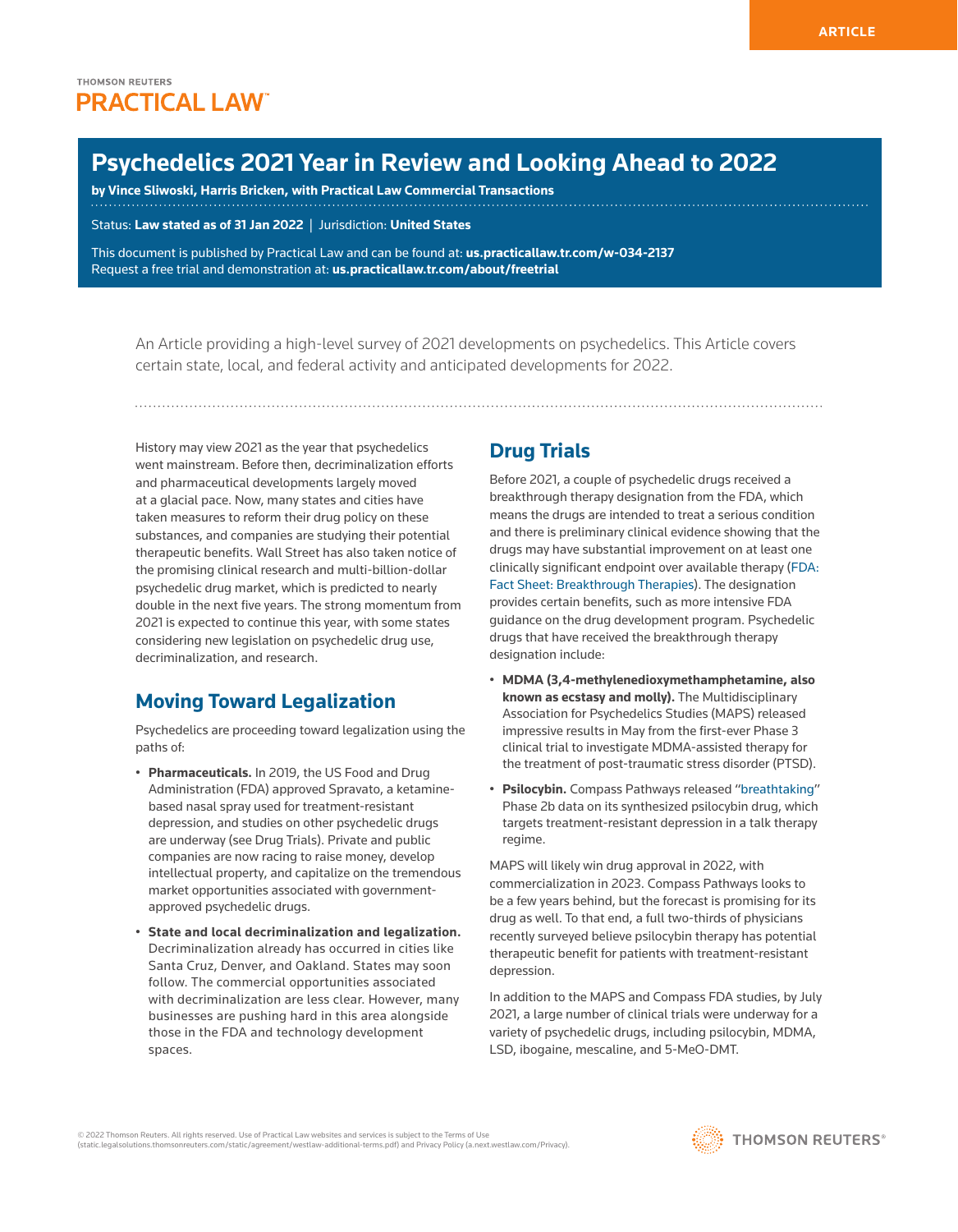#### **Ketamine**

Ketamine is currently the only path for US medical providers to generate revenue with psychedelic substances. Although the FDA approved the substance in 1970 as an anesthetic and it is currently being [studied](https://clinicaltrials.gov/ct2/show/NCT04912115)  [for other uses,](https://clinicaltrials.gov/ct2/show/NCT04912115) ketamine infusion therapy has been used [off label](https://www.fda.gov/patients/learn-about-expanded-access-and-other-treatment-options/understanding-unapproved-use-approved-drugs-label) at ketamine clinics for psychiatric disorders and the management of chronic pain. Some clinics now also administer Spravato.

The demand for legal services related to ketamine took off in 2021 all across the US. This is despite the fact that for-profit clinics have been around for about a decade. So many ketamine clinics opened in 2021 that it would not be surprising if more opened last year than the total number of clinics that already existed.

## **State and Local Decriminalization and Legalization**

A large number of states and cities have taken steps toward drug policy reform on psychedelics, many of them in 2021. Some highlights from 2021 include:

- **California.** [SB 519,](https://leginfo.legislature.ca.gov/faces/billNavClient.xhtml?bill_id=202120220SB519) legalizing possession of psychedelics, passed the state Senate and two Assembly committees before being tabled for proposed reintroduction in 2022. At the same time, [California](https://oag.ca.gov/system/files/initiatives/pdfs/21-0005%20%28Psilocybin%29.pdf)  [Psilocybin Initiative 2022](https://oag.ca.gov/system/files/initiatives/pdfs/21-0005%20%28Psilocybin%29.pdf), which would fully legalize psilocybin, continues to progress toward 2022 ballot measure placement.
- **Oregon.** The Oregon Psilocybin Advisory Board began work in March on creating the framework for a regulated psilocybin therapy regime, which will launch in January 2022. Measure 110, the [Drug](https://www.oregon.gov/oha/hsd/amh/pages/measure110.aspx)  [Addiction Treatment and Recovery Act,](https://www.oregon.gov/oha/hsd/amh/pages/measure110.aspx) also took effect, decriminalizing possession of all drugs.
- **Maine.** Lawmakers nearly passed a law decriminalizing possession of all drugs. The proposal cleared the House of Representatives and failed narrowly in the Senate by a 14-18 margin.
- **Texas.** Texas enacted a law in June ([HB 1802](https://legiscan.com/TX/text/HB1802/id/2284765)) to begin studying the therapeutic potential of psilocybin, MDMA, and ketamine, which is impressive considering Texas has failed to progress even on medical marijuana.
- **Seattle.** The City of Seattle decriminalized psychedelics, following the lead of cities like Denver, Oakland, and Washington, DC.
- **New York.** The Empire State introduced medical psilocybin legalization ([AB 8569\)](https://legiscan.com/NY/bill/A08569/2021) in December, which

would "create psilocybin service centers to provide innovative treatment options for ailments such as PTSD, depression, alcohol dependency, anxiety, among others." This follows a decriminalization proposal for psilocybin mushrooms introduced in March ([AB 6065](https://legiscan.com/NY/bill/A06065/2021)).

These examples are merely highlights. Many jurisdictions proposed, advanced, or passed legislation, ordinances, or resolutions to improve the treatment of psychedelic substances. There was even the first federal decriminalization proposal, the [Drug Policy Reform Act](https://www.congress.gov/bill/117th-congress/house-bill/4020/actions?r=67&s=1), which would end the threat of incarceration for people caught with possession not only of psychedelics but of all drugs for personal use.

For a sample tracker that covers legalization and decriminalization, see [Psilocybin Alpha: Psychedelic](https://psilocybinalpha.com/data/psychedelic-laws)  [Legalization & Decriminalization Tracker](https://psilocybinalpha.com/data/psychedelic-laws).

### **Investment**

Investors have been pouring money into the psychedelic drug sector, with an estimated \$2 billion raised last year. Even though most psychedelics are Schedule I controlled substances under US federal law, there are now 50 psychedelic companies publicly traded on the US exchanges, and nine of them are traded on the Nasdaq or the New York Stock Exchange (NYSE). The bellwether moment was probably MindMed uplisting on the Nasdaq in April, but Atai Life Sciences also went public at a \$2 billion market cap. In addition, Cybin Inc., Field Trip Health, and Small Pharma all had IPOs.

For information on how psychedelic companies are able to be listed in certain stock exchanges despite most psychedelics being controlled substances, see [Harris Bricken: Psychedelics, Cannabis and the Stock](https://harrisbricken.com/psychlawblog/psychedelics-cannabis-and-the-stock-exchanges/)  [Exchanges.](https://harrisbricken.com/psychlawblog/psychedelics-cannabis-and-the-stock-exchanges/)

#### **Looking Ahead**

The outlook for psychedelics, whether it's drug studies, legalization, or investor interest, looks promising this year.

Besides MDMA and psilocybin (see Drug Trials), there are many other psychedelics being studied in Phase 1 and 2 clinical trials, and others are being evaluated at the preclinical stage. The indications for these drugs cover a wide range of diseases and conditions, including migraines, anxiety, Alzheimer's disease, opioid use disorder, major depressive disorder, alcohol use disorder, and eating disorders. There may be announcements later